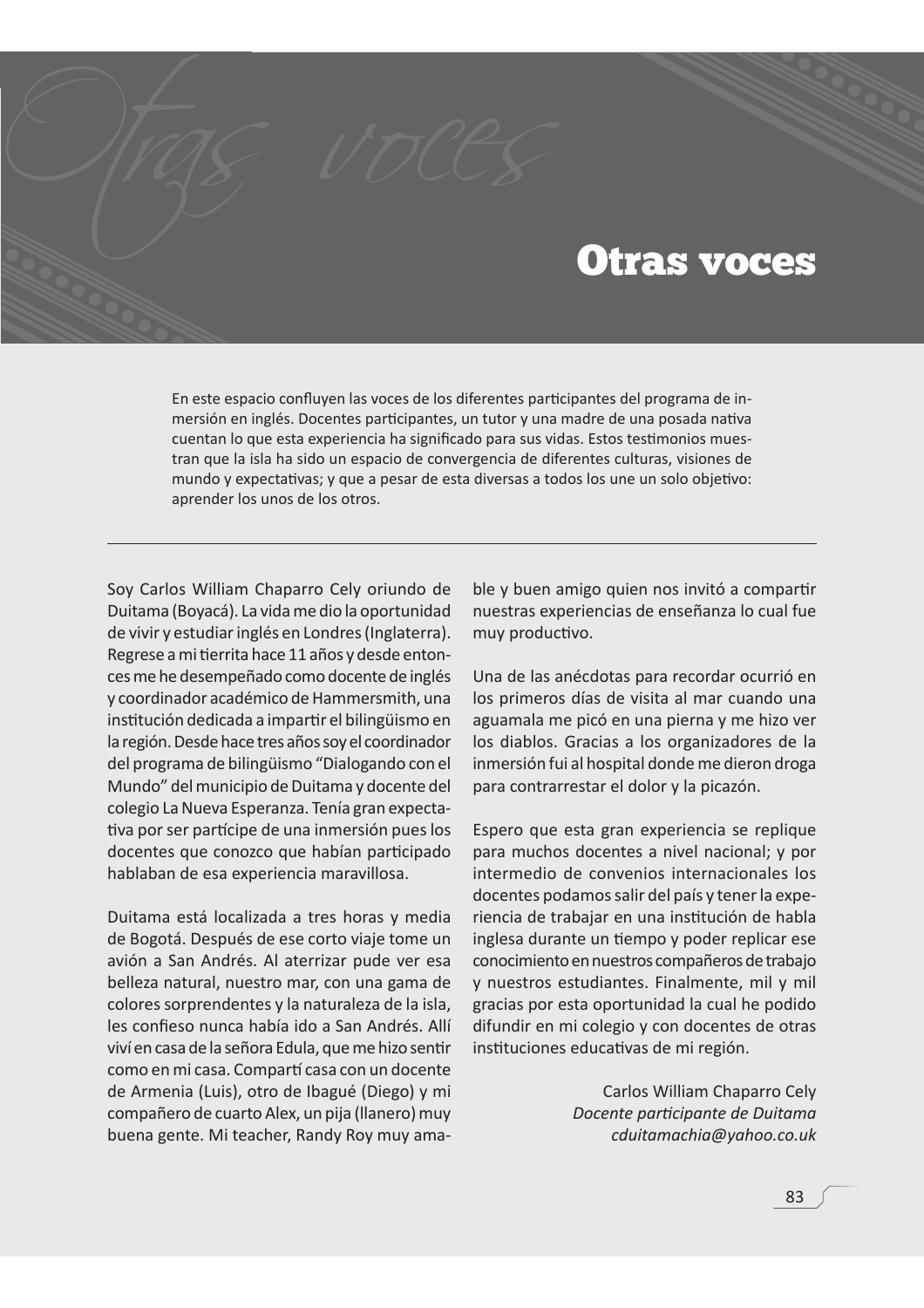Otras voces

Cuando se abrió la convocatoria en la Secretaria de Educación del Dpto. del Atlántico, envié el proyecto que lideramos los docentes de Inglés de la ENS Nuestra Señora de Fátima, sin esperar ser seleccionada para participar en este programa. Luego estando de viaje me llaman de la secretaria para que les enviara unos documentos porque había sido escogida junto a otras tres docentes del dpto. Fue una emoción muy grande, primero porque siempre había querido estar en un ambiente bilingüe para mejorar mi nivel de lengua y segundo porque no conocía ese paraíso que es la Isla de San Andrés.

Durante este mes que pasé en la Isla aprendí muchas cosas; no solo académicas, sino también culturales. Una de las actividades que más disfruté fueron las culturales donde aprendí de las costumbres de los Isleños. De esta manera, al practicar el inglés en ambientes reales de uso mejoró notablemente mi nivel de lengua. Tengo que decir que fue un curso que me aportó mucho beneficio a mi quehacer como docente de inglés. Realmente puedo decir que en estos espacios es en donde se da el aprendizaje significativo que luego los docentes que participamos replicamos en nuestro quehacer pedagógico. Haciendo alcanzables las metas del MEN. Buscando así, fortalecer la competitividad para el aprendizaje de una segunda lengua para tener más conocimientos y oportunidades para ser competentes y competitivos y mejorar la calidad de vida de todos los ciudadanos. Por ello, el MEN a través del Programa Nacional de Bilingüismo, impulsa políticas educativas para favorecer, no sólo el desarrollo de la lengua materna, sino para fomentar también el aprendizaje de lenguas extranjeras como es el caso del idioma inglés.

> Fabiola Maria Bayona Caro *Docente Participante del Atlántico fbayonac*@yahoo.es

My name is Ignacio Sánchez I am working at Pablo Neruda in Fontibon, near the Airport. What is my idea about this kind of programs? I had one idea about this immersion, but when I came back to this immersion I changed my idea about this kind of programs. First one, I had an opportunity in order to increase my vocabulary, my rules, and my ways in order to teach English. The Second activity that I obtained from this immersion is to have one opportunity to practice with many people that speak English, native people, and my colleagues that speak English. Obviously we have other ideas about this kind of program. What about my expectation about this immersion. I had one idea, I supposed it would be like other programs but I changed my idea. When you have one opportunity in order to improve your English with persons, with colleagues that speak English it is important to take this ideas, take this methodologies in action. What about my activities in my classes, after this program I consider I had many mistakes about pronunciation, vocabulary, but when you have one opportunity to change this, one program like this immersion, you note a different. After this immersion I have another point of view with my students in order to make my classes. In my classes in this moment, my students are motivated because I am speaking all the time with my students. This is one of my expectations to increase my vocabulary in order to speak all the time in my classes with my students. What is my invitation to my colleagues? If you have one opportunity in order to go to one immersion I say it is a good idea, it is a good way in order to change our traditional methodology.

> Ignacio Sánchez *Participant Teacher from Bogotá* ottishalom007@yahoo.com

My name is Arturo Stephens. I am from this island and I have been a tutor in this immersion since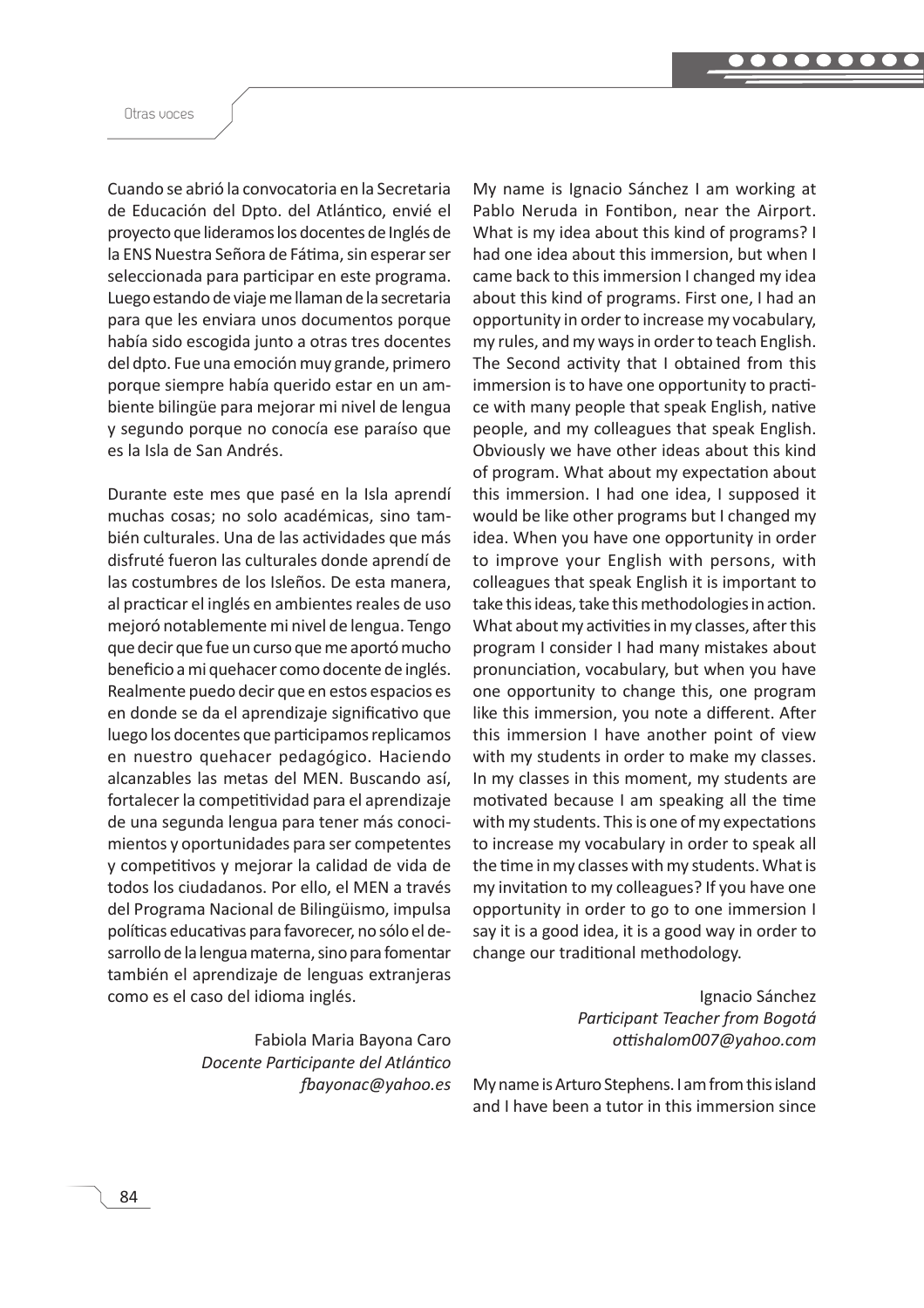the second time it happened. One of the most important things that I have learnt from this immersion is that we teachers should not believe that we know everything, because there is no one that knows everything and we can always learn from each other. What I mean to say with this is that if I am a tutor it does not mean that I cannot learn from my students. I know I am the guy, I am the one who has to give example, but I think they can also do things that maybe I have never heard of. Now, speaking about the main objective of this program is to improve the level of the student in the basic four skills of the second or foreign language. And in these four basic skills we as tutors always try to emphasize on the listening and speaking skills because those are the two that the majority of students have found that they have weaknesses. Their weaknesses, they say, are always listening and speaking. For that reason, we try to emphasize those skills. Not to mention writing, because personally as a teacher I think this is the most difficult skill. But the participant teachers always say that what they need is listening and speaking. I think we have been doing a wonderful job. The majority of the time no one has complaint. I think what we are doing here on the island is something marvelous.

## **Arturo Stephens** Tutor arturostephens@gmail.com

My name is Fermin Castro, I come from Mosquera Cundinamarca, near Bogota. I would like to share with you my experience during this immersion in San Andres Island. First of all I want to tell you that it was great because I had the opportunity not only to improve my English level, especially in speaking and listening, but also to meet the san Andrés culture and this is very important. I can say that this island is amazing not only for its beaches and different landscapes but also for its culture. They are able to speak three languages, Creole, Spanish and English. I can tell you that this is a bilingual place. For me as a teacher that is very important because as you know we want to become bilingual, not only our town but also all around our country. I met a lot of people, very very kind people, not only from Colombia, but also from other countries such Honduras, Mexico, Salvador y Costa Rica. When you know other cultures we can open our minds, our expectations about life and about education. For this reason I am very happy and I invite you to come to San Andres not only to visit the beaches as a tourist. Come to learn its culture and Creole and English and to practice it here. I think that my English level is improving and I am very happy. Also I am a little sad because I want to come back.

> Fermin Castro Participant Teacher from Mosquera fcastro1973@yahoo.com.ex

The English immersion program on the island of San Andres, Colombia was a very enriching experience where not only the academic part of the program was productive as for our benefit the environment in which we live in remains on the island takes us to a Full opportunity practice. The families where we stayed, they speak entirely in English and even we got the surprise of even the neighbors were informed that we were part of the program and addressed us in English. After having a completely English communication for a month, I must say that fluency in the language and the practice experienced at this time has increased our knowledge and proficiency in this foreign language.

> Lesly Rodríguez **Participant Teacher from Honduras** itaca Isro@hotmail.com

I am Petrona Bowie, I am from one of the lodgings. First of all I want to thank Ministerio de